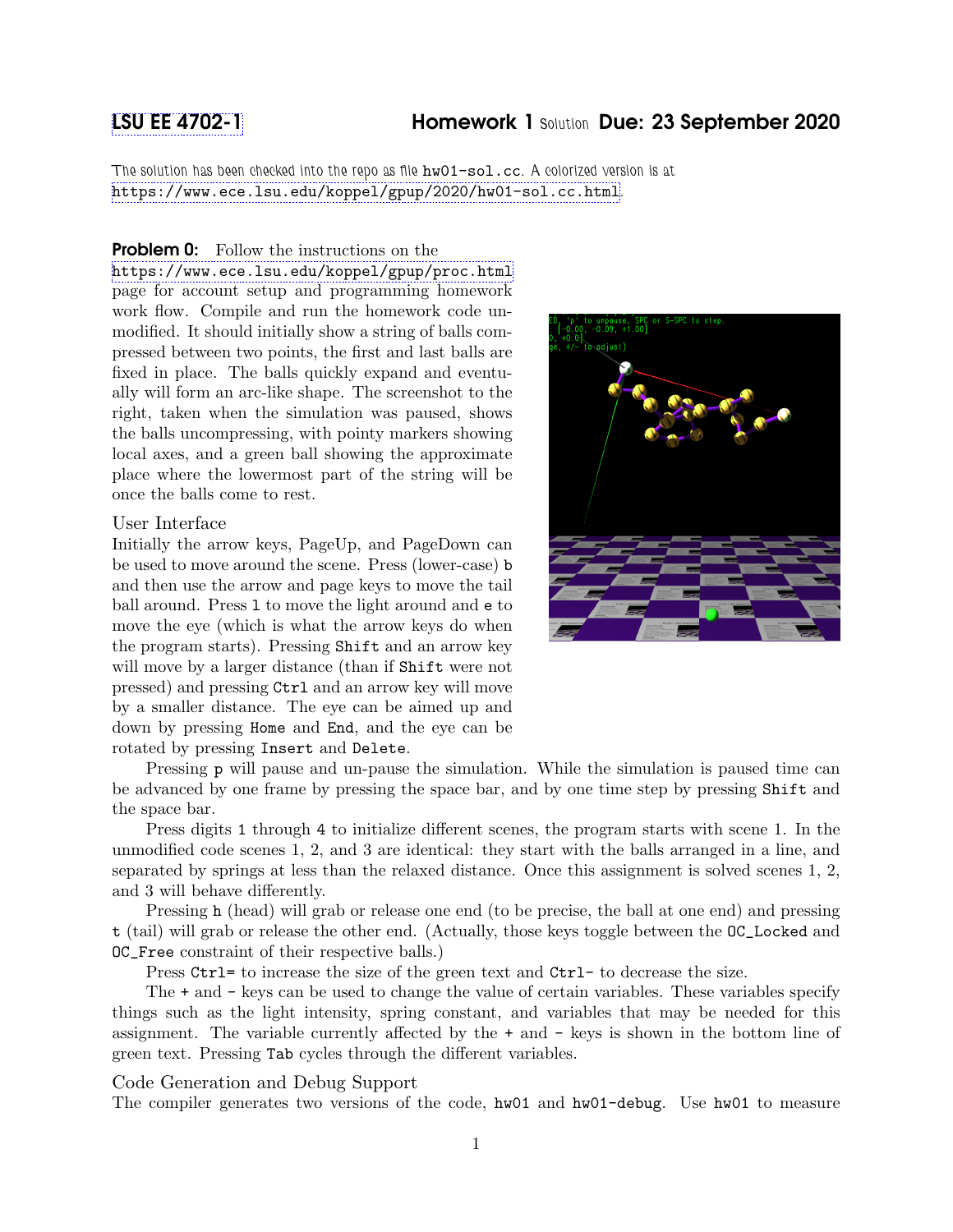performance, but use hw01-debug for debugging. The hw01-debug version is compiled with optimization turned off and with OpenGL error checking turned on. You are strongly encouraged to run hw01-debug under the GNU debugger, gdb. See the material under "Running and Debugging the Assignment" on the course procedures page.

Keys y, Y, and Z toggle the value of host Boolean variables opt\_tryout1, opt\_tryout2, and opt\_tryout3. The user interface can also be used to modify host floating-point variable opt\_tryoutf using the Tab, +, and - keys, see the previous section. These variables are intended for debugging and trying things out.

**Problem 1:** Scene 1 starts with the balls arranged in a line and the first and last balls locked in place. The distance between adjacent balls is set to less than the spring's relaxed distance and so the balls are quickly pushed away from each other. They will eventually come to rest in an arc. The goal of this problem is to modify the setup routine so that the initial position of the balls are chosen such that the balls are closer to equilibrium when the scene starts.

In the ideal solution to this problem the balls are arranged to form a catenary, the name given to the curve made by an ideal cable with two ends fixed in space. A catenary is close in shape to a parabola.

This problem will be solved with a much cruder approximation: two straight lines. The code in ball\_setup\_hw01 chooses a first and last position for the balls, first\_pos and last\_pos, denote these  $P_f$  and  $P_l$ . Let n denote the value of chain\_length, the number of balls, and let  $l_r$  denote the value of distance\_relaxed. The setup routine computes nadir\_pos, denote that  $P_n$ .

Call  $L = (n-1)l_r$  the (relaxed) length of the chain. Assume for a moment that the chain were an un-stretchable string, with the ends still fixed at  $P_f$  and  $P_l$ . Take a pencil and pull the string in some direction until it is taut. (That is, until the string forms a straight line from  $P_f$  to the pencil tip and  $P_l$  to the pencil tip.) Draw a dot. Pull in some other direction and draw a dot. Repeat  $\infty$ times. Perhaps you've guessed that shape drawn this way is an ellipse. Points  $P_f$  and  $P_l$  are the foci. Since an ellipse is defined on a plane, we need a normal. The normal used is parallel to the  $xz$  plain. The point  $P_n$  is on this ellipse, and it is chosen so that it is the point on the ellipse with the minimum y value.

To help understanding these concepts the location of  $P_f$ ,  $P_l$ ,  $P_n$ , and the axes in the ellipse's local space can be visualized. To do so pause the simulation (using  $p)$  in scene 1, 2, or 3. (Switch scenes using 1, 2, etc.) The ellipse local  $x, y$ , and  $z$  axes are shown by red, green, and blue needles. Positions  $P_f$ ,  $P_l$ , and  $P_f$ are shown by white, red, and green featureless spheres (which may be hidden by balls). See the screenshot to the right and the code below hw01.markers\_show in ball\_setup\_hw01 to see which colors are assigned.

 $P_n$  is chosen such that  $\|\overline{P_fP_n}\| + \|\overline{P_nP_l}\| = L$ . This means that the first several balls can be arranged on the line from  $P_f$  to  $P_n$  and the remaining balls can be arranged on the line from  $P_n$  to  $P_l$ , while keeping the distance between adjacent balls to  $l_r$  with possibly one exception. The exception occurs when no ball is exactly at  $P_n$ . In the exception case consider the two balls closest to  $P_n$ . The distance from the first of these balls, to  $P_n$  to the second of these balls will be  $l_r$ , but

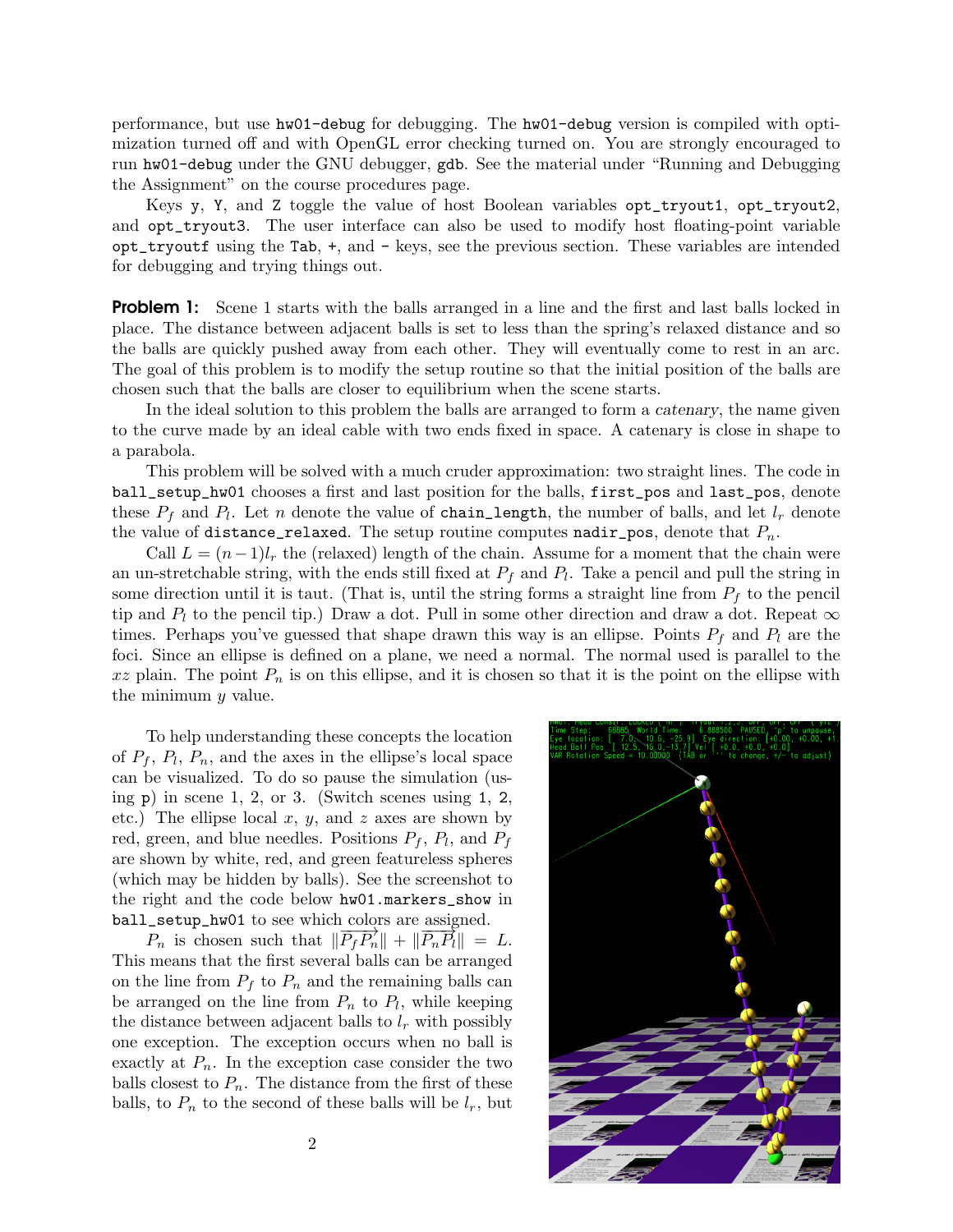the distance between these two balls will be less than  $l_r$ .

(a) Modify the code in ball\_setup\_hw01 so that the balls are arranged in a straight line starting from first\_pos reaching exactly or close to nadir\_pos, and ending at last\_pos. The distance between adjacent balls must be distance\_relaxed except for the exception condition described above.

No ball should be placed below nadir\_pos. The first ball must be at first\_pos and the last ball must be at last\_pos. See the screenshot above.

If this is solved correctly the two balls near last\_pos should twitch (because they are closer than their relaxed distance). Initially the two lowest balls should be near the green marker (the location of nadir\_pos) and the white and red spherical markers should not be visible.

To help debug your solution pause the simulation using p, then start the scene, 1. Compare your placement of the balls to the marker balls.

Consider the loop that computes positions in the unmodified code:

```
pNorm dfn(first_pos,nadir_pos), dln(last_pos,nadir_pos);
for ( int i=0; i<chain_length; i++ )
 {
   Ball* const ball = kballs[i];
   pCoor pos = first_pos + i * first_last\_dist / (chain_length-1) * ax;
```
The balls need to be arranged on a line either starting at first pos and toward nadir pos or on a line from nadir pos to last pos. The balls on each line will be spaced exactly distance relaxed apart.

A simple way to solve the problem is to compute the value of i for the first ball on the line from nadir\_pos to last pos. That's called i\_dir\_change in the solution (below). It's computed by dividing the distance from first\_pos to nadir\_pos by distance\_relaxed and rounding up.

Then ball->position is set based on its distance from first\_pos if i < i\_dir\_change, otherwise based on its distance from last\_pos.

```
pNorm dfn(first_pos,nadir_pos), dln(last_pos,nadir_pos);
const int i_dir_change = 0.9999f + dfn.magnitude / distance_relaxed;
for ( int i=0; i<chain_length; i++ )
 {
   Ball* const ball = &balls[i];
   ball->position = i < i_dir_change
     ? first_pos + i * distance_relaxed * dfn
     : last_pos + ( chain_length - 1 - i ) * distance_relaxed * dln;
```
Grading note: many solutions were more complicated than they needed to be for two reasons. First, some solutions computed the coordinates of the balls on the line toward last pos based on their distance from nadir pos. That made the code a bit messier. What made the code messier still was the attempt to find this distance within the loop, in some cases using a second iterator for the balls toward last\_pos.

(b) In this problem that twitching when a scene is started will be fixed. The solution is not ideal from a physical model point-of-view, but it makes a decent question. Modify the code so that each spring can have its own relaxed distance. Do so by adding a relaxed distance member to Ball and using it appropriately. The code in ball\_setup\_hw01 must set this new member to distance\_relaxed for all balls except for one. That one ball is the one that's closer to its neighbor. Set it to the appropriate distance if opt\_special\_dist\_relaxed is true, otherwise set it to distance\_relaxed. Modify the code in time\_step\_cpu so that the per-ball distance\_relaxed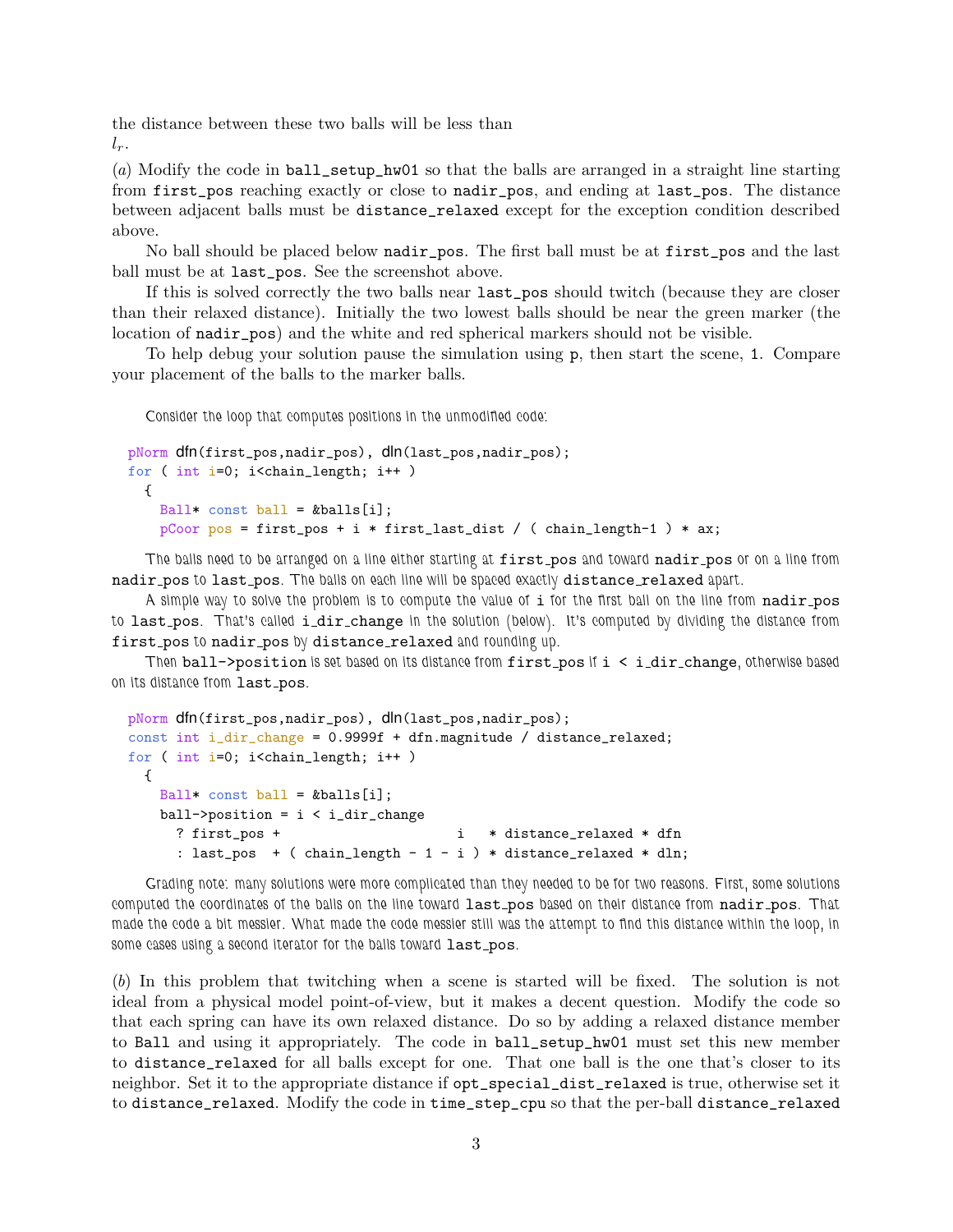values will be used. Part of this problem is deciding whether the value of distance\_relaxed set for a ball applies to its connection to its predecessor in the balls array or to its connection with its successor.

Use scene 2 for this problem. In scene 2 (and 3)  $opt\_special\_dist\_relaxed$  is true.

If this is solved directly scene 2 should start without a sudden twitch. Instead the balls will gently come to rest in the correct place.

In the solution below a new member, Ball::distance\_relaxed, was added that holds the relaxed distance of the spring connecting a ball to its predecessor. (That means ball->distance relaxed for the first ball is meaningless.) For the ball closest to nadir pos on the line towards last pos ball->distance relaxed is set to the distance to the previous ball, otherwise it is set to the global distance\_relaxed:

```
ball->distance_relaxed =
 opt_special_dist_relaxed && i == i_dir_change
 ? pNorm(balls[i-1].position,ball->position).magnitude
  : distance_relaxed;
```
The time step routine needs to be modified so that it uses the correct Ball::distance\_relaxed when computing spring stretch. The inner loop in the time step routine finds the force between ball and neighbor ball. Since Ball::distance relaxed is the spring to the predecessor (lower numbered) ball, the code should use Ball::distance\_relaxed from the higher-numbered ball. That is done by the code below, which has been shortened for clarity:

```
for ( int i=0; i<chain_length; i++ ) {
   Ball* const ball = kballs[i];
   ball->force = ball->mass * gravity_accel;
    for ( int direction: { -1, +1 } ) {
        const int n_idx = i + direction; // Compute neighbor index.
        if ( n\_idx < 0 or n\_idx > = chain\_length ) continue;
        Ball* const neighbor_ball = &balls[n_idx];
        pNorm ball_to_neighbor( ball->position, neighbor_ball->position );
        const float distance_between_balls = ball_to_neighbor.magnitude;
        const int idx\_gt = max(i, n_idx);const float spring_stretch =
          distance_between_balls
          - balls[idx_gt].distance_relaxed * fabs(direction);
```
One common problem was not realizing that a single distance relaxed member of Ball would have to refer to either the ball's predecessor or successor. In those incorrect solutions the time step routine itself would determine what other ball ball->distance\_relaxed was supposed to connect to. That was wrong because it makes ball->distance\_relaxed something that could only be used for one particular setup.

(c) Modify the code in ball\_setup\_hw01 so that when opt\_spin is true (which is the case in scene 3) the balls are given an initial velocity so that they rotate rigidly around the line defined by first\_pos and last\_pos. To do this set the ball velocity. Note that balls closer to the line will have a lower velocity.

If this is solved correctly the balls will swing around the axis while generally keeping their shape.

To solve this find the distance from a ball to the line defined by first pos and last pos and multiply that by az, which is the normal to the plane defined by first pos, last pos, and nadir pos. In the solution this was done in a separate loop for reasons of clarity. The velocity could have been set in the main i loop.